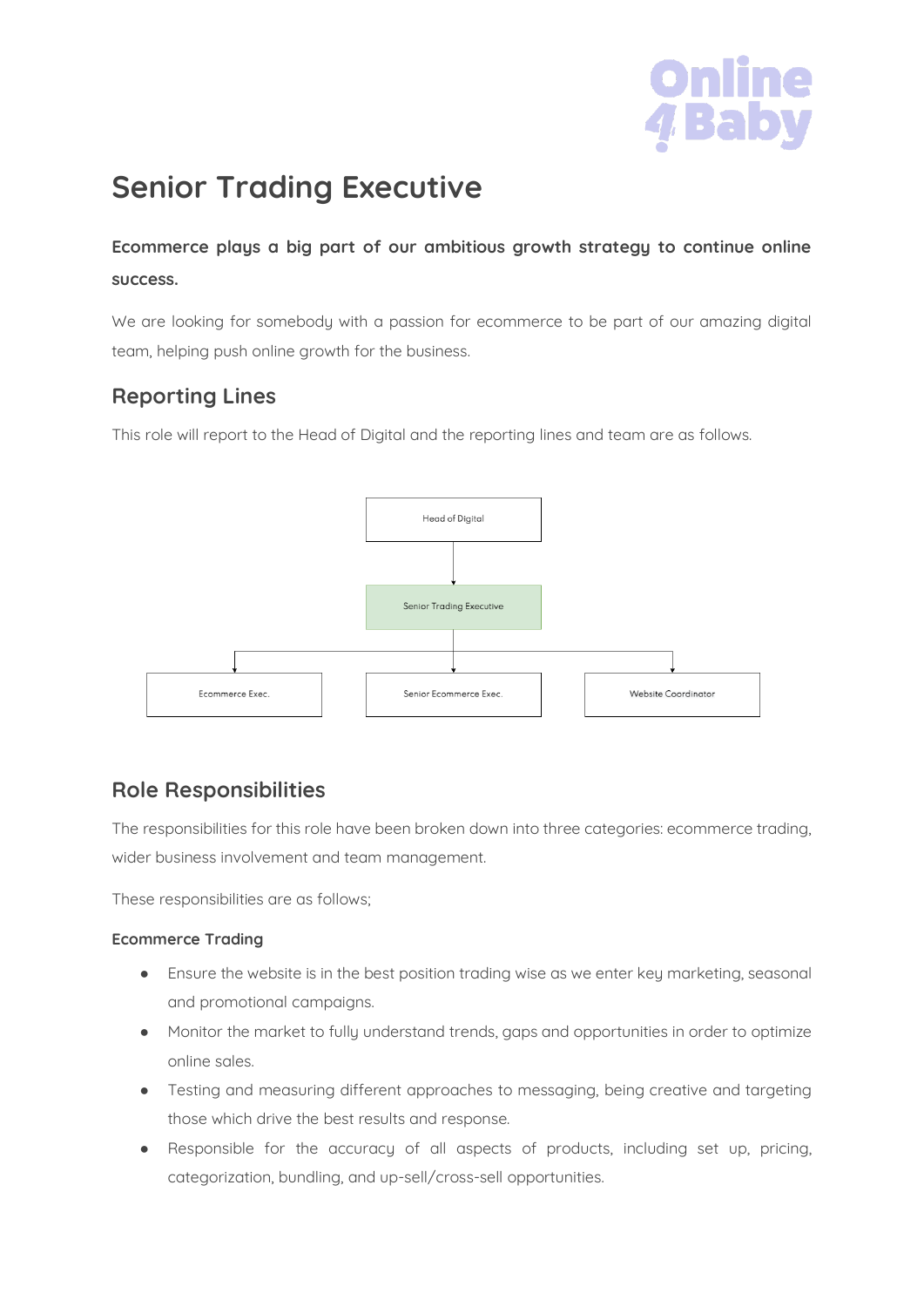

- Optimizing the online conversion rate by aligning product strategy with development and CRO projects.
- Set up weekly reports, capturing relevant KPI data to be used in improving the customer proposition, journey & conversion with a view to increasing online sales & margin.

### **Wider Business Involvement**

- Work alongside the wider teams in the business to tailor campaigns, buying and pricing activity to our online customer audience.
- Working alongside key departments including marketing and customer service to ensure the smooth execution of promotional activity.
- Giving input where needed from utilizing the reports and data driven from online, to improve the existing product offering and drive new product launches.
- Working closely with the buying team to optimize product availability on site in line with online conversions.

### **Team Management**

- Lead and develop a best in class digital/ecommerce team.
- Define and deliver the merchandising process and constantly optimize for improvements in speed and quality of delivery.
- Define and deliver the training requirements for the ecommerce team, with the goal of improving the current team member's skill set and any new team members can be developed from the 'ground up'.
- Responsible for providing a smooth user experience by ensuring that products are categorized correctly, enabling the customer to find the relevant product quickly; maximizing conversion.
- Responsible for the execution of all trading and promotional activities, in collaboration with the marketing team.

# **Experience & Skills**

Required skills include:

- Strong understanding of ecommerce.
- Minimum of 3 years' experience within ecommerce/digital marketing.
- Keen eye for detail and experience working to a high level of accuracy.
- Analytical skills, able to provide an insight from data collected.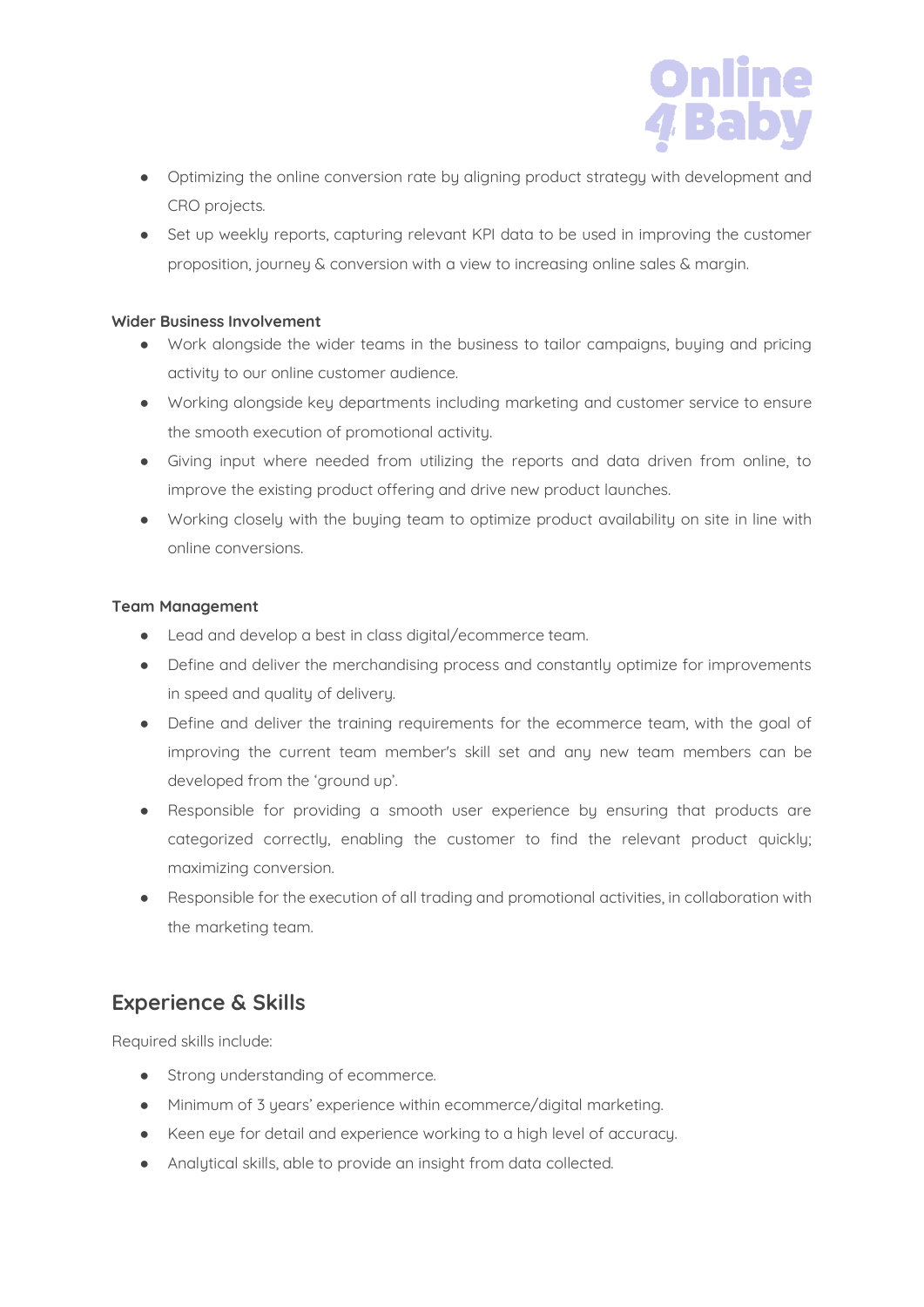

- Proven excellent time management skills.
- Exceptional communication skills with the ability to work collaboratively with a wider team.
- Strong commercial mindset.
- Working knowledge of Google Analytics, Microsoft Excel and Adobe Photoshop.
- A good understanding of SEO principles.
- Ambitious and driven with the desire to work in a fast-paced environment.

Desirable skills include:

- Previous use a variety of systems including;
	- Magento/Adobe Commerce
	- Attraqt
	- Akeneo
	- Brightpearl

## **Working Hours**

Please note this is a full-time, permanent position with an immediate start date, salary will reflect experience and will be discussed during the interview.

● Working hours are 8:30am-5pm, Monday to Friday.

# **Who Are We?**

We are the UK's leading online baby retailer, ranked best in practice by the Which? Consumer Guide 2021. Established in 1987 we are a family-run business who pride ourselves on providing highquality yet affordable nursery goods for parents working with leading brands including Joie, Mamas and Papas, My Babiie, Chicco, Snuz, Ickle Bubba and Cosatto to name a few.

# **Why Work Here?**

We have experienced double-digit growth over the past 2 years and our team has more than doubled in size, there are no signs of us slowing down anytime soon making it an incredibly exciting time to join us. We have a creative and energetic workplace where no 2 days are the same.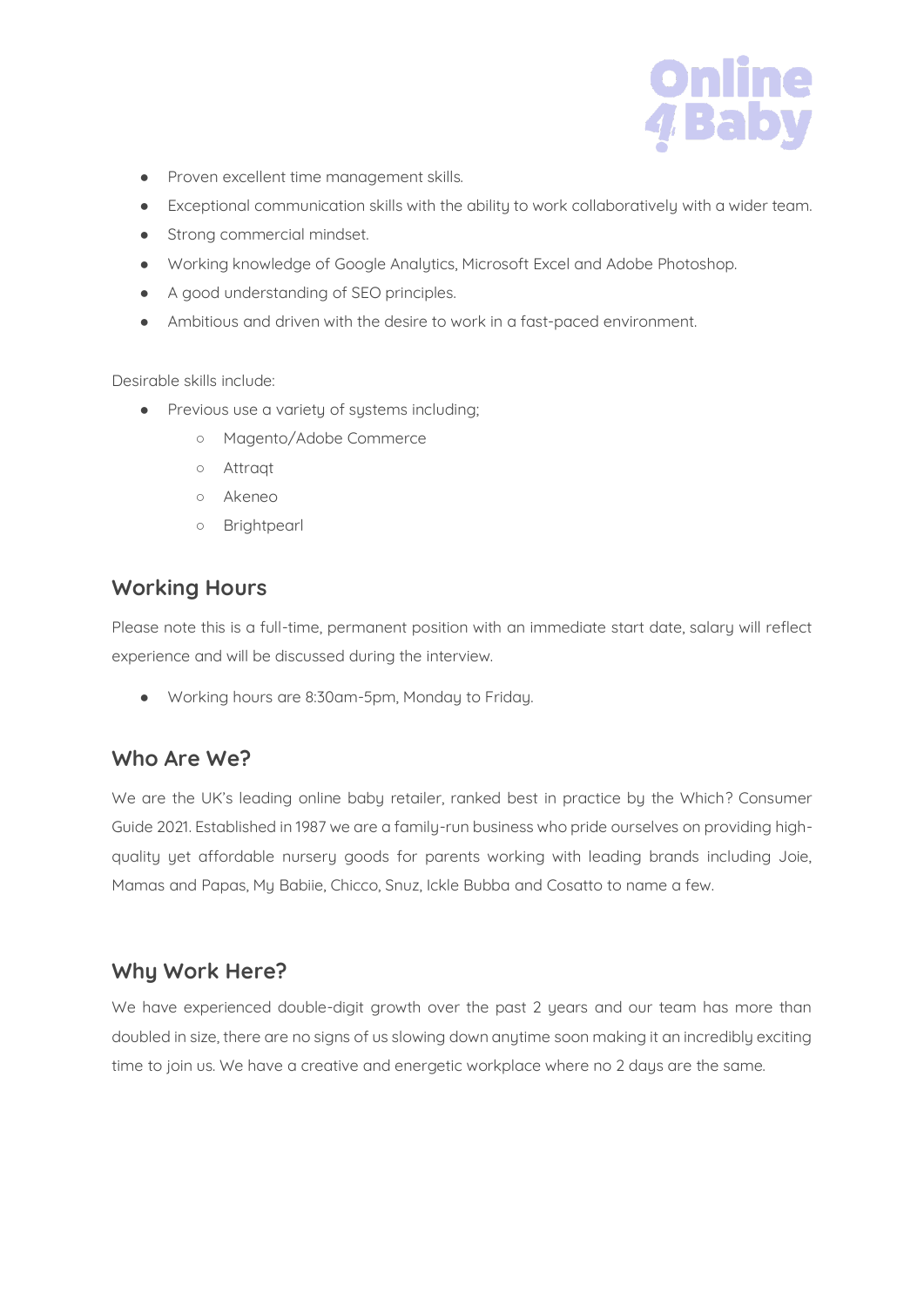

# **Where Are We?**

Close to Junction 22 of the Manchester orbital route of the M60 and the A62, which is the main road from Manchester to Oldham. The nearest stations are Hollinwood and Moston. We are in a convenient and desirable location for people commuting to work from surrounding areas.

# **What Do We Offer?**

We know as a company how much our employees contribute to the success of our business, after all we would not be where we are without them. To show our appreciation we offer company benefits along with extensive progression opportunities.

- Free parking.
- Staff discount.
- Friendly, team orientated environment.
- Extensive progression opportunities.
- **•** Genuine responsibility from day one.
- Exciting and fast-paced working environment.
- Social events (including Pizza Thursday, free fresh fruit daily and nights out etc).
- Bonus scheme.
- Pension (after probation).
- Birthday day off.

We have a creative and energetic workplace where no 2 days are the same. A fast-paced culture where ideas are listened to, and every team member is encouraged to be the best they can be.

## **It truly is a fantastic time to join us!**

# **Sound like the kind of role you are looking for?**

If so, please click to apply or send a copy of your CV and covering letter to:

● kduffy@online4baby.com

As an equal opportunities' employer, we value diversity and welcome applicants from all sections of the community.